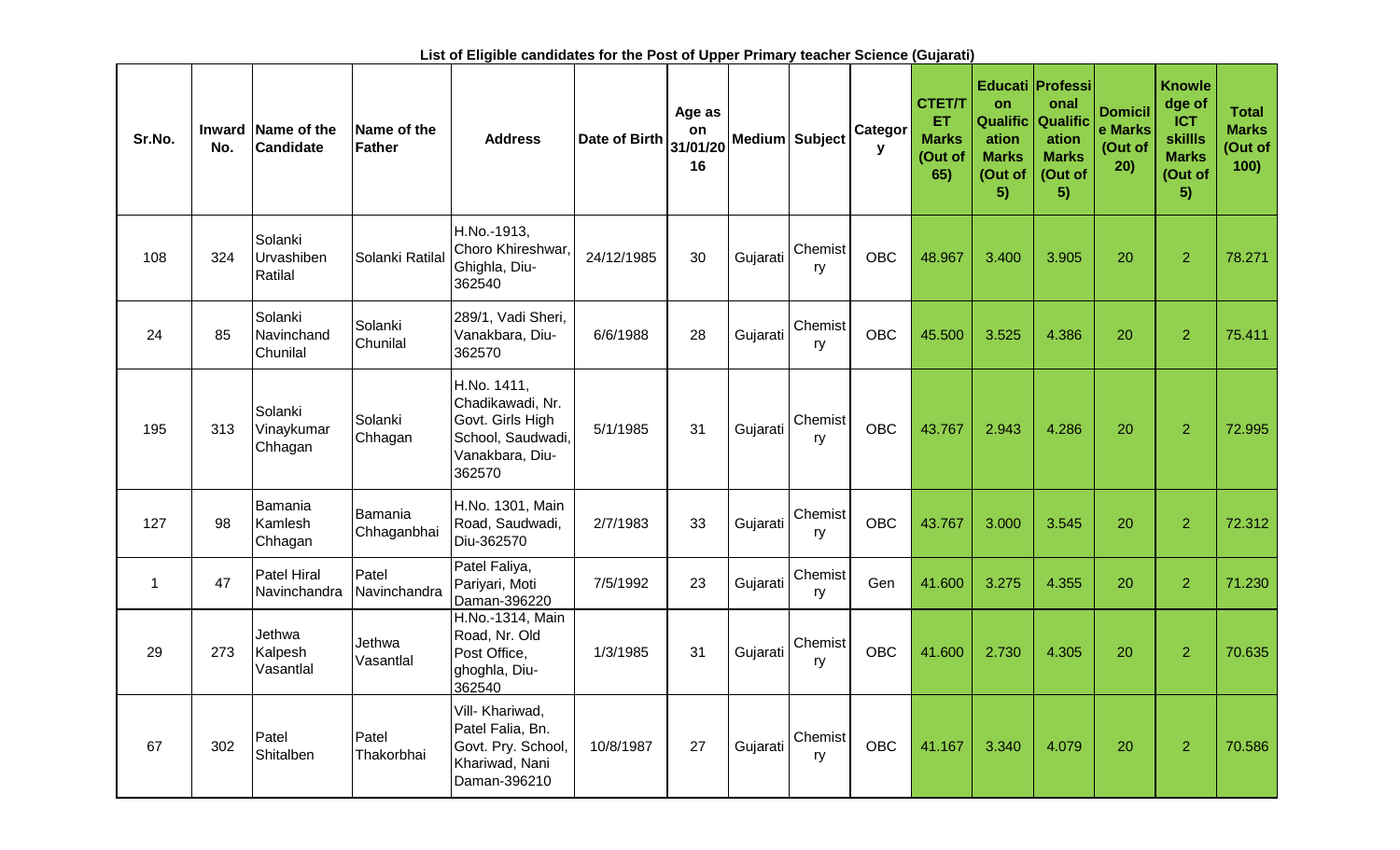| Sr.No. | No. | Inward Name of the<br><b>Candidate</b> | Name of the<br>Father | <b>Address</b>                                                                            | Date of Birth | Age as<br>on<br>31/01/20<br>16 | Medium Subject |                  | Categor<br>y | <b>CTET/T</b><br>ET.<br><b>Marks</b><br>(Out of<br>65) | <b>on</b><br><b>Qualific</b><br>ation<br><b>Marks</b><br>(Out of<br>5) | Educati Professi<br>onal<br><b>Qualific</b><br>ation<br><b>Marks</b><br>(Out of<br>5) | <b>Domicil</b><br>e Marks<br>(Out of<br>20) | <b>Knowle</b><br>dge of<br><b>ICT</b><br><b>skillls</b><br><b>Marks</b><br>(Out of<br>5) | <b>Total</b><br><b>Marks</b><br>(Out of<br>100) |
|--------|-----|----------------------------------------|-----------------------|-------------------------------------------------------------------------------------------|---------------|--------------------------------|----------------|------------------|--------------|--------------------------------------------------------|------------------------------------------------------------------------|---------------------------------------------------------------------------------------|---------------------------------------------|------------------------------------------------------------------------------------------|-------------------------------------------------|
| 77     | 277 | Solanki<br>Ashwinkumari<br>Kanji       | Solanki Kanji         | H.No.- 546,<br>Jalaram Society,<br>Vanakbara, Diu-<br>362570                              | 1/9/1991      | 24                             | Gujarati       | Chemist<br>ry    | <b>OBC</b>   | 41.167                                                 | 3.411                                                                  | 3.750                                                                                 | 20                                          | $\overline{2}$                                                                           | 70.327                                          |
| 55     | 211 | Patel Hemali<br>Kantibhai              | Patel<br>Kantibhai    | H.No.-185/1,<br>Dalwada Bandh<br>Falia, opp.<br>Maharaja<br>Complex, Nani<br>Daman-396210 | 18/2/1989     | 27                             | Gujarati       | Chemist<br>ry    | <b>OBC</b>   | 40.733                                                 | 3.580                                                                  | 3.933                                                                                 | 20                                          | $\overline{2}$                                                                           | 70.247                                          |
| 38     | 181 | Kitiksha<br>Babubhai<br>Patel          | Babubhai<br>Patel     | Ambawadi, School<br>Faliya, Moti<br>Daman-396220                                          | 13/7/1985     | 30 Year<br>5<br><b>Months</b>  | Gujarati       | Chemist<br>ry    | Gen          | 42.900                                                 | 2.860                                                                  | 4.360                                                                                 | 20                                          | $\overline{0}$                                                                           | 70.120                                          |
| 136    | 167 | Jyotikaben<br>Jivan Mor                | Jivan Mor             | H.No.-987, Nr.<br>Kajimam,<br>Ghoghla, Diu-<br>362540                                     | 25/2/1987     | 28                             |                | Gujarati Zoology | <b>OBC</b>   | 40.733                                                 | 3.333                                                                  | 3.777                                                                                 | 20                                          | $\overline{2}$                                                                           | 69.844                                          |
| 169    | 145 | Solanki Bhavik Solanki<br>Jivabhai     | Jivabhai              | H.No. 887, Main<br>Road, Saudwadi,<br>Vanakbara, Diu-<br>362570                           | 24/11/1984    | 31                             | Gujarati       | Chemist<br>ry    | <b>OBC</b>   | 41.600                                                 | 2.600                                                                  | 3.595                                                                                 | 20                                          | $\overline{2}$                                                                           | 69.795                                          |
| 149    | 121 | Patel Bhavika<br>Ishvarlal             | Patel Ishvarlal       | Somnath Road,<br>Koli Falia,<br>Kachigam, Nani<br>Daman-396210                            | 19/6/1989     | 27                             | Gujarati       | Chemist<br>ry    | Gen          | 40.733                                                 | 2.875                                                                  | 4.183                                                                                 | 20                                          | $\overline{2}$                                                                           | 69.792                                          |
| 241    | 229 | Navinkumar<br>Bhagubhai<br>Patel       | Patel<br>Bhagubhai    | Opp. Supreme<br>Ind. Estate,<br>Bhimpore,<br>Pataliya Road,<br>Nani Daman-<br>396210      | 25/9/1983     | 32                             | Gujarati       | Chemist<br>ry    | <b>OBC</b>   | 41.167                                                 | 2.850                                                                  | 3.645                                                                                 | 20                                          | $\overline{2}$                                                                           | 69.662                                          |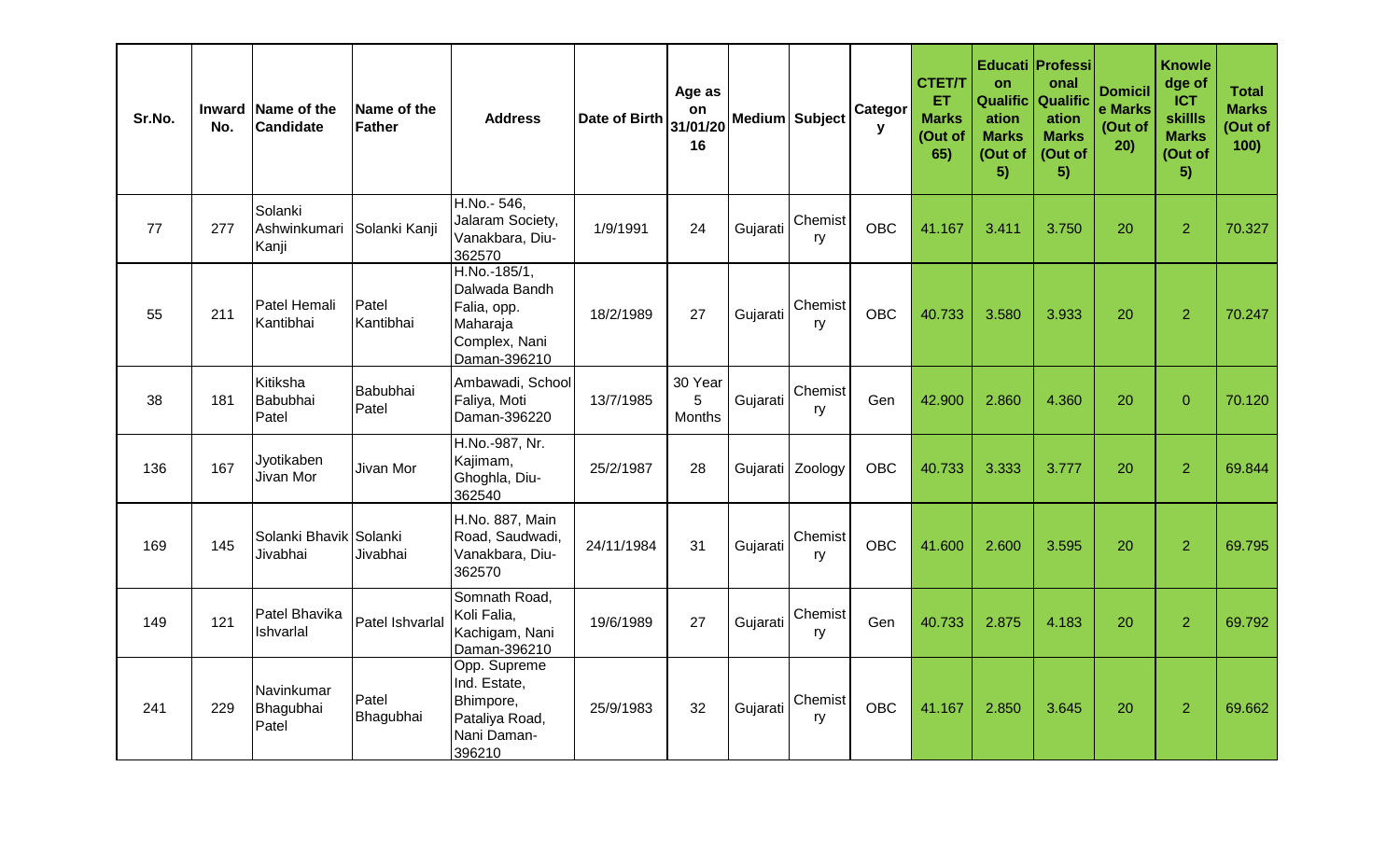| Sr.No. | Inward<br>No. | Name of the<br><b>Candidate</b>     | Name of the<br><b>Father</b> | <b>Address</b>                                                                        | Date of Birth | Age as<br>on<br>31/01/20<br>16 | Medium Subject |                                                  | Categor<br>y | <b>CTET/T</b><br><b>ET</b><br><b>Marks</b><br>(Out of<br>65) | <b>on</b><br><b>Qualific</b><br>ation<br><b>Marks</b><br>(Out of<br>5) | Educati Professi<br>onal<br><b>Qualific</b><br>ation<br><b>Marks</b><br>(Out of<br>5) | <b>Domicil</b><br>e Marks<br>(Out of<br>20) | <b>Knowle</b><br>dge of<br><b>ICT</b><br><b>skillls</b><br><b>Marks</b><br>(Out of<br>5) | <b>Total</b><br><b>Marks</b><br>(Out of<br>100) |
|--------|---------------|-------------------------------------|------------------------------|---------------------------------------------------------------------------------------|---------------|--------------------------------|----------------|--------------------------------------------------|--------------|--------------------------------------------------------------|------------------------------------------------------------------------|---------------------------------------------------------------------------------------|---------------------------------------------|------------------------------------------------------------------------------------------|-------------------------------------------------|
| 42     | 184           | <b>Binal</b><br>Natwarbhai<br>Patel | Natwarbhai<br>Patel          | H.No.72, Fulwadi,<br>Boriya Talav,<br>Damanwada, Moti<br>Daman-396210                 | 13/11/1992    | 24                             | Gujarati       | Chemist<br>ry                                    | <b>OBC</b>   | 39.867                                                       | 2.850                                                                  | 4.305                                                                                 | 20                                          | $\overline{2}$                                                                           | 69.022                                          |
| 147    | 116           | Patel<br>Seemaben<br>Gulabbhai      | Patel<br>Gulabbhai           | H.No. 81, Sura<br>Falia, Moti<br>Vankad, Nnai<br>Daman-396210                         | 18/3/1984     | 32                             | Gujarati       | Chemist<br>ry                                    | <b>OBC</b>   | 39.867                                                       | 2.770                                                                  | 3.967                                                                                 | 20                                          | $\overline{2}$                                                                           | 68.604                                          |
| 57     | 198           | Mayuriben<br>Nayankumar<br>Gajare   | Patel<br>Nayankumar          | 1/158, Datt Sagar,<br>Prabhu Faliya,<br>Nani Daman-<br>396210                         | 29/10/1986    | 29                             | Gujarati       | Botany                                           | Gen          | 39.433                                                       | 3.235                                                                  | 3.763                                                                                 | 20                                          | $\overline{2}$                                                                           | 68.431                                          |
| 229    | 223           | <b>Patel Sveta</b><br>Kanubhai      | Patel<br>Kanubhai            | Pariyari, Patel<br>Falia, Moti Daman-<br>396220                                       | 15/8/1992     | 23                             | Gujarati       | Chemist<br>ry                                    | <b>OBC</b>   | 38.567                                                       | 3.795                                                                  | 4.015                                                                                 | 20                                          | $\overline{2}$                                                                           | 68.377                                          |
| 179    | 389           | Solanki<br>Dilipkumar<br>Kanji      | Solanki Kanji                | H.No.- 1742, Nr.<br>Shantin Bhavan,<br>Khajuriya Street,<br>Vanakbara, Diu-<br>362570 | 17/9/1985     | 30                             | Gujarati       | Chemist<br>ry                                    | <b>OBC</b>   | 38.567                                                       | 2.821                                                                  | 4.248                                                                                 | 20                                          | $\overline{2}$                                                                           | 67.636                                          |
| 37     | 248           | Halpati<br>Rakesh Bhailu            | Halpati Bhailu               | Naila Pardi, Patel<br>Falia, Moti Daman-<br>396220                                    | 8/1/1984      | 32 Year                        | Gujarati       | Chemist<br>ry                                    | <b>ST</b>    | 41.167                                                       | 2.856                                                                  | 3.065                                                                                 | 20                                          | $\overline{0}$                                                                           | 67.087                                          |
| 233    | 227           | Patel<br>Vipeshkumar<br>Shankarbhai | Patel<br>Shankarbhai         | H.No. 240/1,<br>Dalwada, Prakash<br>Falia, Nani Daman-<br>396210                      | 11/2/1984     | 32                             |                | <sup>I</sup> Gujarati Chemist <sub>I</sub><br>ry | OBC          | 37.267                                                       | 3.278                                                                  | 3.585                                                                                 | 20                                          | $\overline{2}$                                                                           | 66.129                                          |
| 144    | 138           | Patel<br>Milankumar<br>Thakorbhai   | Patel<br>Thakorbhai          | 22/8, Patel Falia,<br>Bhimpore, Nani<br>Daman, Daman-<br>396210                       | 1/7/1987      | 29                             | Gujarati       | Chemist<br>ry                                    | OBC          | 37.267                                                       | 2.855                                                                  | 3.771                                                                                 | 20                                          | $\overline{2}$                                                                           | 65.893                                          |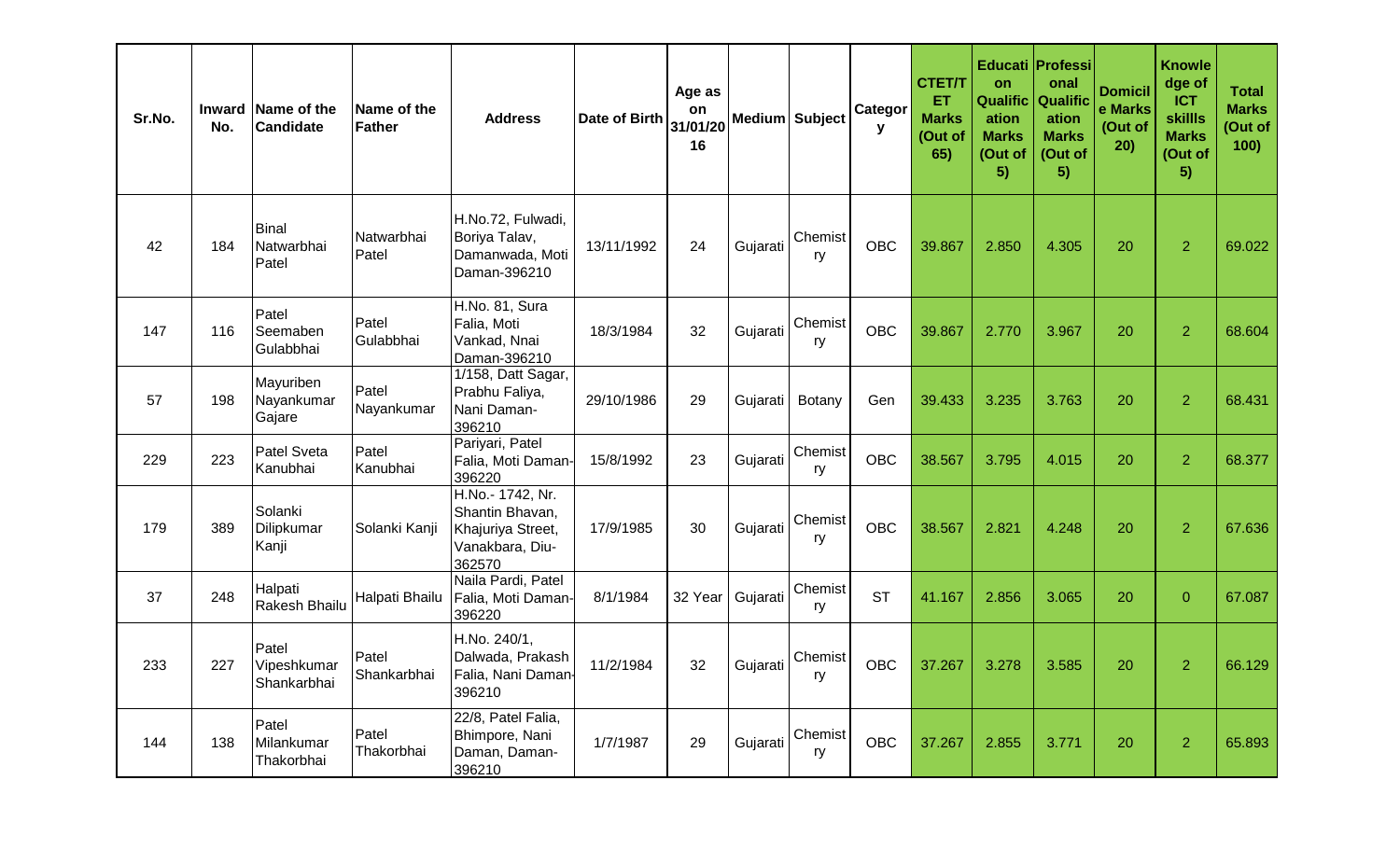| Sr.No. | No. | Inward Name of the<br><b>Candidate</b> | Name of the<br>Father | <b>Address</b>                                                                         | Date of Birth | Age as<br><b>on</b><br>31/01/20<br>16 | Medium Subject |                         | Categor<br>y                        | <b>CTET/T</b><br><b>ET</b><br><b>Marks</b><br>(Out of<br>65) | on<br><b>Qualific</b><br>ation<br><b>Marks</b><br>(Out of<br>5) | Educati Professi<br>onal<br><b>Qualific</b><br>ation<br><b>Marks</b><br>(Out of<br>5) | <b>Domicil</b><br>e Marks<br>(Out of<br>20) | <b>Knowle</b><br>dge of<br><b>ICT</b><br><b>skillls</b><br><b>Marks</b><br>(Out of<br>5) | <b>Total</b><br><b>Marks</b><br>Out of<br>100 |
|--------|-----|----------------------------------------|-----------------------|----------------------------------------------------------------------------------------|---------------|---------------------------------------|----------------|-------------------------|-------------------------------------|--------------------------------------------------------------|-----------------------------------------------------------------|---------------------------------------------------------------------------------------|---------------------------------------------|------------------------------------------------------------------------------------------|-----------------------------------------------|
| 145    | 122 | Patel<br>Jagrutiben                    | Patel<br>Gulabbhai    | 8/24 Moti Vankad,<br>School Faliya,<br>Nani Daman,<br>Daman-396210                     | 6/5/1991      | 25                                    | Gujarati       | Chemist<br>ry           | <b>OBC</b>                          | 35.967                                                       | 3.135                                                           | 4.630                                                                                 | 20                                          | $\overline{2}$                                                                           | 65.732                                        |
| 143    | 137 | Solanki<br>Suresh Kanji                | Solanki Kanji<br>Rama | H.No.1742 Nr.<br>Shantin Bhavan,<br>Khajuriya Street,<br>Vanakbara, Diu-<br>362570     | 7/8/1983      | 32                                    | Gujarati       | Botany                  | <b>OBC</b>                          | 35.533                                                       | 3.400                                                           | 4.043                                                                                 | 20                                          | $\overline{2}$                                                                           | 64.976                                        |
| 237    | 214 | Patel<br>Kalpanaben<br>Jaganbhai       | Patel<br>Jaganbhai    | H.No. 83/2, Kund<br>Falia, Bhimpore,<br>Nani Daman-<br>396210                          | 30/1/1983     | 33                                    | Gujarati       | Botany                  | <b>OBC</b>                          | 35.967                                                       | 3.267                                                           | 2.955                                                                                 | 20                                          | $\overline{2}$                                                                           | 64.188                                        |
| 44     | 186 | Patel<br>Devyanshi<br>Rajeshbhai       | Patel<br>Rajeshbhai   | 204, Sangam,<br>Co.O.H.S., Haria<br>Park, Dungra, Ta-<br>Vapi, Dist- Valsad-<br>396191 | 28/11/1990    | 25                                    | Gujarati       | Micro<br><b>Biology</b> | Gen                                 | 45.933                                                       | 2.988                                                           | 4.495                                                                                 | $\overline{0}$                              | $\overline{0}$                                                                           | 53.417                                        |
| 52     | 197 | Parmar<br>Purviben<br>Mohansinh        | Parmar<br>Mohansinh   | At/Po- Kampriya,<br>Mori Faliya,<br>Ta/dist- Valsad-<br>396055                         | 17/10/1990    | 25                                    | Gujarati       | Chemist<br>ry           | Gen                                 | 41.600                                                       | 2.945                                                           | 4.351                                                                                 | $\overline{0}$                              | $\overline{2}$                                                                           | 50.896                                        |
| 110    | 319 | <b>Barad</b><br>Dharmishtha<br>Ben     | Arjan Bhai            | To- Chhagiya, Po-<br>Umbri, Ta-<br>Sutrapada, Dist-<br>Gir Somnath-<br>362268          | 20/6/1991     | 25                                    |                |                         | Gujarati   Zoology   OBC Guj 42.900 |                                                              | 3.266                                                           | 4.454                                                                                 | $\overline{0}$                              | $\overline{0}$                                                                           | 50.620                                        |
| 101    | 350 | Gajera<br>Atulkumar                    | Ladhabhai             | Nr. Masjid, At-<br>Dhank, Tal-<br>Upleta, dist-<br>Rajkot-360490                       | 3/12/1989     | 26                                    |                | Gujarati Physics        | Gen                                 | 41.167                                                       | 3.293                                                           | 4.243                                                                                 | $\overline{0}$                              | $\overline{0}$                                                                           | 48.702                                        |